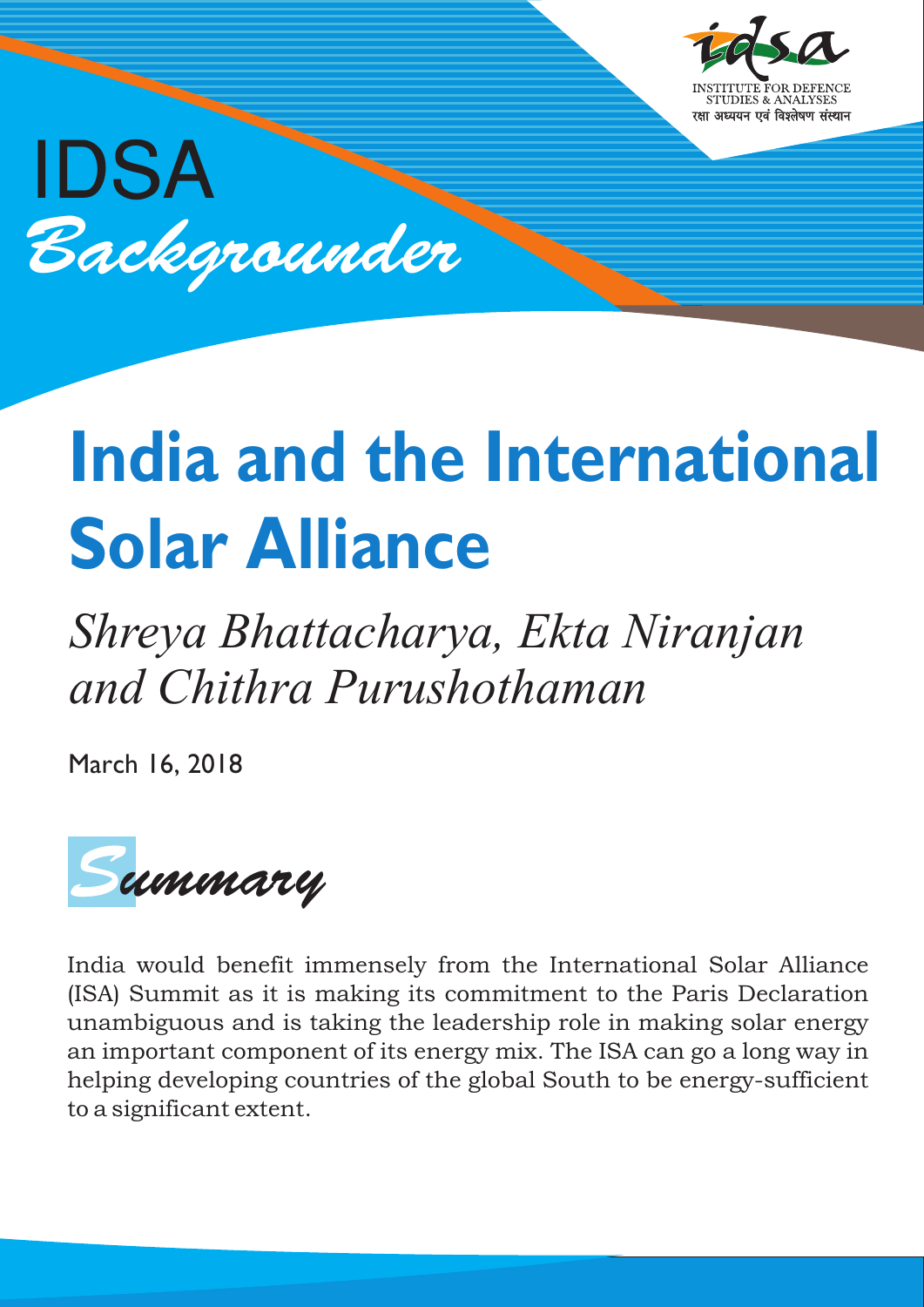On 11 March 2018, India, along with France, hosted the members of the International Solar Alliance (ISA), marking an important milestone in its efforts to take the alliance, which was Prime Minister Narendra Modi's brainchild, and supported ably by France, forward. The Alliance, which was inaugurated a few days after the 2015 United Nations Climate Change Conference in Paris, became a treatybased inter-governmental international organisation on 6 December 2017, with 61 countries signing the ISA agreement (and 32 of them ratified it so far). <sup>1</sup> The Delhi Summit was co-hosted by India and France and was attended by 23 heads of states and governments from other ISA signatory countries.

The key idea of the ISA is to "harmonize and aggregate demand for solar finance, solar technologies, innovation, research and development, and capacity building".<sup>2</sup> The ISA aims to mobilise \$1 trillion low-cost financing for massive deployment of solar energy by 2030 and bring together 121 countries that lie between the Tropics of Cancer and Capricorn that receive plenty of sunshine and are mostly developing nations.<sup>3</sup> Most of the countries that are part of the ISA are from Asia, Africa, South America and the Pacific, are hydrocarbon-deficit with high energy demand and are grappling with issues ranging from lack of infrastructure, lack of manufacturing capacity and high energy tariffs. Therefore, it is increasingly important for these countries to get access to renewable energy (RE) at affordable prices.

One of the important challenges for the ISA therefore is to attract investments to fund the projects. Though funding is expected to come from individual countries, international organisations, non-governmental organisations and multilateral development banks, securing adequate financing will continue to remain a challenge.

The key objectives of the ISA can be summed up as the following:

- 1. Mobilising more than \$1 trillion of investments by 2030 for massive deployment of solar energy;<sup>4</sup>
- 2. Global deployment of over 1,000GW of solar generation capacity;
- 3. Making solar energy available at affordable rates, create solar grids and establish solar credit mechanism;
- 4. Reducing the cost of finance and cost of technology;

**<sup>.</sup>** <sup>1</sup> Mayank Aggarwal, "Narendra Modi, Emmanuel Macron bat for solar alliance to boost global energy security", *Live Mint*, 11 March, 2018, at http://www.livemint.com/Industry/ODY43TOYQf0M9BsLvkYN9K/ISA-nations-adopt-Delhiagenda-to-hike-solar-share-in-energ.html (Accessed 12 March, 2018).

<sup>2</sup> International Solar Alliance, at[-http://isolaralliance.org/Objective.aspx](http://isolaralliance.org/Objective.aspx) (Accessed 9 March, 2018).

<sup>3</sup> Countries that do not fall between the Tropics can also join the [ISA](http://isolaralliance.org/Press.aspx) and enjoy all benefits as other members, with the exception of voting rights.

<sup>4</sup> "Mission Statement of the International Solar Alliance", at <http://isolaralliance.org/ISAMission.aspx> (Accessed 9 March 2018).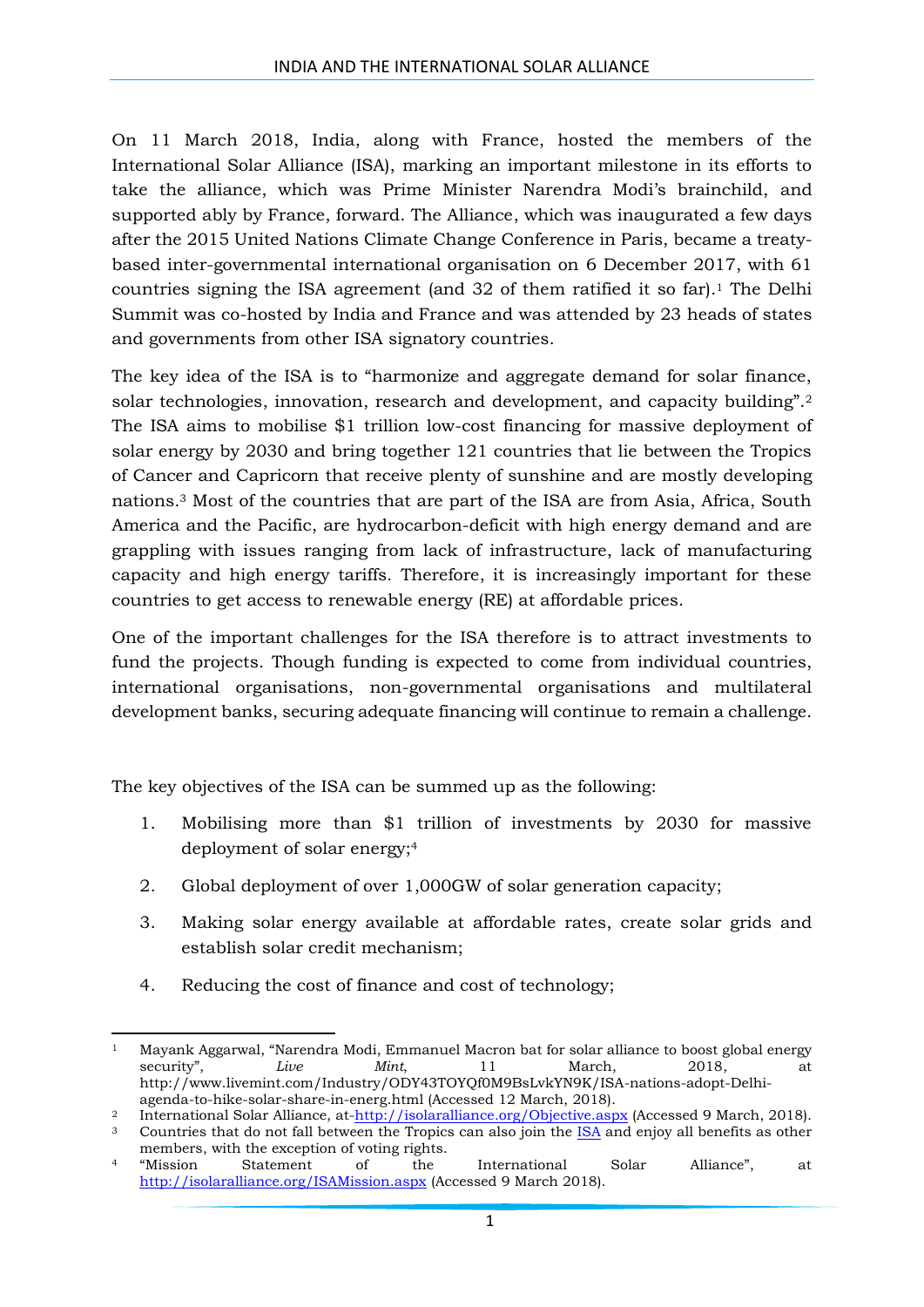- 5. Enhancing energy security and sustainable development;
- 6. Addressing common as well as specific obstacles that lie in the way of rapid and massive scaling up of solar energy in these countries;
- 7. Act as a broader platform for deep diplomatic engagement on crucial developmental issues.

Although the ISA came into being on 6 December 2017, the Delhi summit marked the momentous occasion on which the alliance was given flesh and shape. Since 2016, the ISA has launched five programmes of action — rural and decentralized application; access to affordable finance; mini grids; solar e-mobility; and rooftop installations.<sup>5</sup>

### **Opportunities for India**

The Summit has significant geopolitical implications. In addition to hosting this foundational summit that will shape the structure and course of the ISA, the Permanent Secretariat of ISA will also be located in India at Gurugram, the first time that an inter-governmental treaty-based alliance will have its headquarters in India. This will allow India the opportunity to position itself in a key global leadership role in the arena of climate change, RE and sustainable development.<sup>6</sup> During the Summit, India kicked off 27 projects in 15 countries enabling it to increase the scale and reach of its global engagements.

The Indian leadership also sees its active role within the ISA as a reiteration of India's commitment to fulfilling its global commitment on addressing climate change in a time-bound manner and help boost global confidence in India's capacities.

#### **India's commitment to clean energy**

The ISA is not only expected to spur innovation in the RE space but also help make India a technological hub with independent manufacturing capabilities of RE equipment like solar panels, rather than being dependent on imports, through initiatives like 'Make in India'. India's Ministry of External Affairs is expected to play a role in "marrying Indian tech and finance capabilities with specific projects around the world".<sup>7</sup> India announced a goal of obtaining 40 per cent of its electricity from

 $\overline{\phantom{a}}$ <sup>5</sup> "International Solar Alliance Summit, 11 March 2018, New Delhi", at <http://isolaralliance.org/docs/ISA%20Summit.pdf> (Accessed 9 March 2018).

<sup>6</sup> Indrani Bagchi, "Solar Alliance Meet: India Seeks Place in the Sun", *The Times of India*, 9 March 2018, at [https://timesofindia.indiatimes.com/home/environment/the-good-earth/solar-alliance](https://timesofindia.indiatimes.com/home/environment/the-good-earth/solar-alliance-meet-india-seeks-place-in-the-sun/articleshow/63226245.cms)[meet-india-seeks-place-in-the-sun/articleshow/63226245.cms](https://timesofindia.indiatimes.com/home/environment/the-good-earth/solar-alliance-meet-india-seeks-place-in-the-sun/articleshow/63226245.cms) (Accessed on 9 March 2018).

<sup>7</sup> Ibid.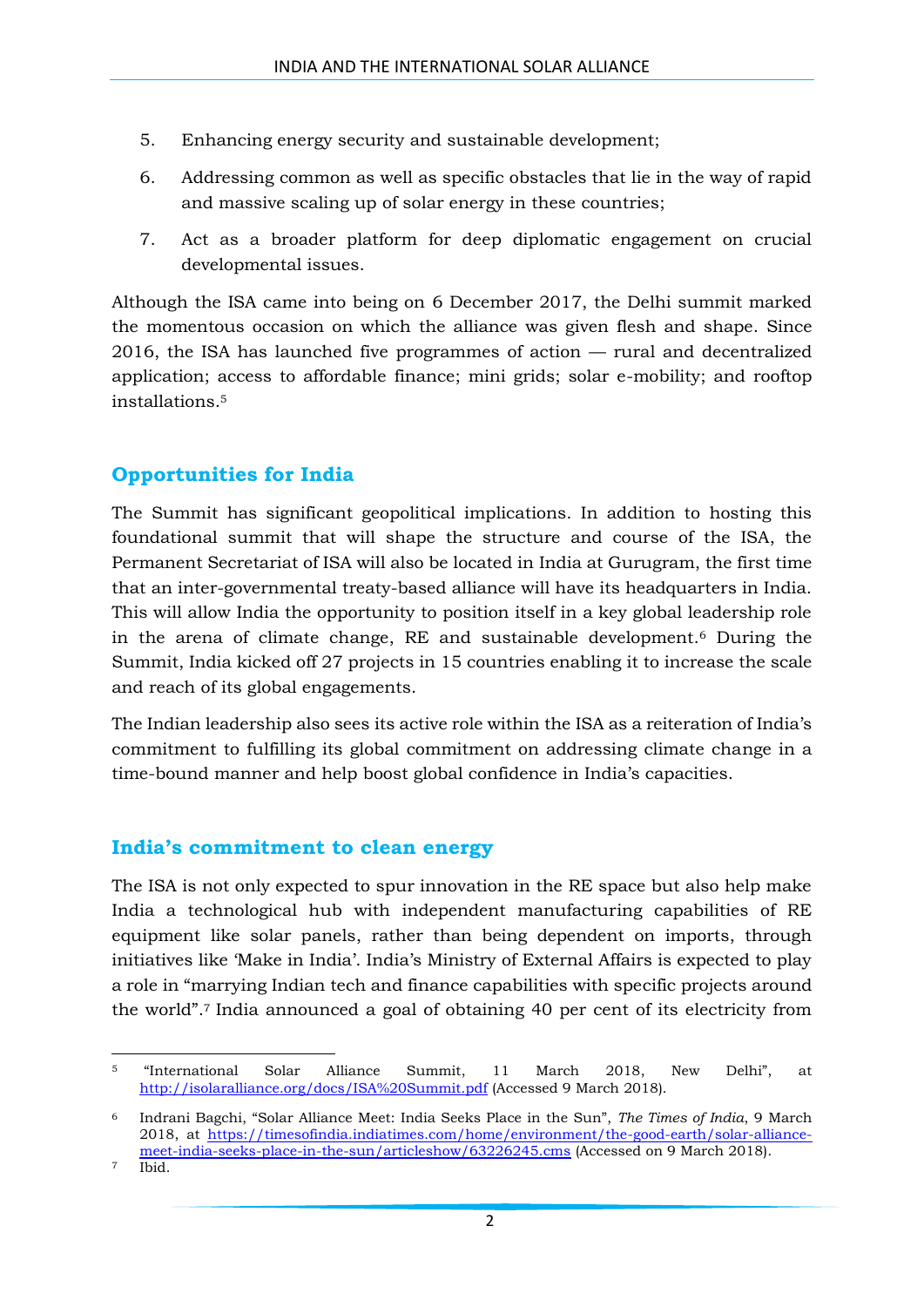non-fossil fuels by 2030 at the Paris climate change summit.<sup>8</sup> It is close to achieving 20 GW grid connected solar power generation capacity this fiscal year (2018), in pursuit of achieving its target of 100 GW by 2022.

#### **Technology cooperation and capacity building**

A Working Paper of the Ministry of New and Renewable Energy notes that some of the key drawbacks in the use of solar technology include lack of systematic information about the on-ground requirements, scarce opportunities for capacity building and a shortage of suitable financing arrangements to make new technologies affordable. 9

The short-term priorities that have been identified as action points for the ISA are as follows:

- 1. Assisting member countries in drafting solar policies;
- 2. e-Portal to offer 24/7 real time suggestions for solar projects;
- 3. Creating expert groups for development of common standards, test, monitoring and verification protocols;
- 4. Working with ISA member countries to strive for universal access to solar lighting;
- 5. Preparing Detailed Project Reports and sharing of best-practices and successful case studies;
- 6. Exchanging best practices and work with member countries in designing financing instruments to mitigate risk and catalyse partnerships to boost investment;
- 7. Sharing perspectives on developing electricity systems;
- 8. Developing standards, specifications and test protocols for solar energy systems;
- 9. Generating and diffusing key learning on new technologies;

**.** 

<sup>8</sup> Raymond E. Vickory, "India's Place in the Sun: The International Solar Alliance", *The Diplomat*, 23 March 2016 a[thttps://thediplomat.com/2016/03/indias-place-in-the-sun-the-international](https://thediplomat.com/2016/03/indias-place-in-the-sun-the-international-solar-alliance/)[solar-alliance/](https://thediplomat.com/2016/03/indias-place-in-the-sun-the-international-solar-alliance/) (Accessed 9 March 2018).

<sup>&</sup>quot;Working Paper on International Solar Alliance (ISA)", Ministry of New & Renewable Energy, Government of India, at <http://mnre.gov.in/file-manager/UserFiles/ISA-Working-Paper.pdf> (Accessed 9 March 2018).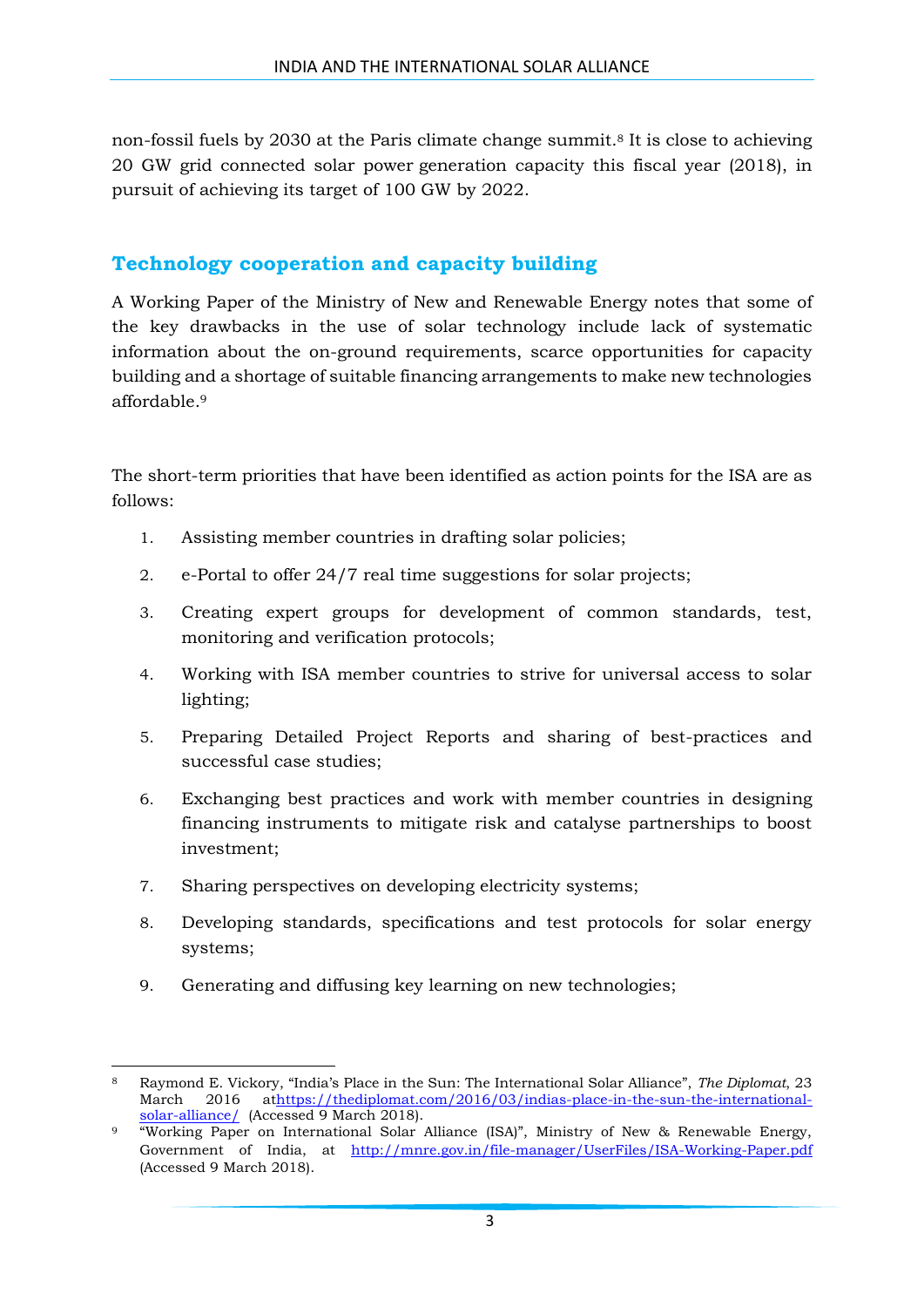- 10. Encourage collaboration in solar resource mapping in member countries and in deployment of suitable technologies;
- 11. Facilitating preparation of plans for solar energy development and deployment;
- 12. Encouraging industry cooperation among ISA member countries;
- 13. Forging cooperative linkages on development of Centre of Excellence for R&D in ISA member countries; and
- 14. Designing training programs for students/engineers/ policy makers, etc. and organizing workshops, focused meetings and conferences.<sup>10</sup>

## **Financing**

As noted earlier, the ISA aims to raise investments of up to \$ 1 trillion by 2030. To facilitate the ISA secretariat and the ISA corpus fund, India has already contributed \$ 62 million.<sup>11</sup> The ISA has also partnered with international organisations like the European Investment Bank, World Bank, European Bank for Reconstruction and Development and the International Energy Agency. On March 10, the ISA signed joint financial declarations with the African Development Bank (AfDB), the Asian Development Bank (ADB), the Asia Infrastructure Investment Bank (AIIB), the Green Climate Fund (GCF) and the New Development Bank (NDB, established by the BRICS countries).<sup>12</sup> On 11 March, the ISA and the International Renewable Energy Agency (IRENA) signed a joint declaration to confirm their commitment to solar projects.<sup>13</sup>

The ISA has also invited several financial institutions to form a \$ 300 billion global risk mitigation fund.<sup>14</sup> A Common Risk Mitigation Mechanism (CRMM) study, carried out with the Tera Watt Initiative (TWI) of France and the ISA, states that a risk mitigation mechanism will reduce credit risk and increase investments more than ten-fold.<sup>15</sup> Ten such funds of \$ 30 billion each have been planned by the ISA.

<sup>1</sup> <sup>10</sup> "Projects", at http://isolaralliance.org/Project.aspx (Accessed 9 March 2018).

<sup>11</sup> "ISA summit: French President Macron applauds India's efforts in promoting solar energy", *Times of India,* 11 March 2018, at [https://timesofindia.indiatimes.com/india/delhi-the-world-capital-of](https://timesofindia.indiatimes.com/india/delhi-the-world-capital-of-sun-macron-applauds-indias-contribution-in-harnessing-solar-energy/articleshow/63258410.cms)[sun-macron-applauds-indias-contribution-in-harnessing-solar](https://timesofindia.indiatimes.com/india/delhi-the-world-capital-of-sun-macron-applauds-indias-contribution-in-harnessing-solar-energy/articleshow/63258410.cms)[energy/articleshow/63258410.cms](https://timesofindia.indiatimes.com/india/delhi-the-world-capital-of-sun-macron-applauds-indias-contribution-in-harnessing-solar-energy/articleshow/63258410.cms) (Accessed 13 March 2018).

<sup>12</sup> "ISA-ADB, NDB, GCF, AfDB and AIIB joint declarations of financial partnership", Press Information Bureau, Government of India, 10 March 2018, at <http://pib.nic.in/newsite/PrintRelease.aspx?relid=177248> (Accessed 13 March 2018).

<sup>13</sup> "IRENA Welcomes Establishment of International Solar Alliance", *IRENA*, 11 March 2018, at[http://irena.org/newsroom/pressreleases/2018/Mar/IRENA-Welcomes-Establishment-of-](http://irena.org/newsroom/pressreleases/2018/Mar/IRENA-Welcomes-Establishment-of-International-Solar-Alliance-as-a-Platform-to-Advance--Solar-Energy)[International-Solar-Alliance-as-a-Platform-to-Advance--Solar-Energy](http://irena.org/newsroom/pressreleases/2018/Mar/IRENA-Welcomes-Establishment-of-International-Solar-Alliance-as-a-Platform-to-Advance--Solar-Energy) (Accessed 13 March 2018).

<sup>14</sup> "Updates form ISA Work Programme: Affordable Financing at Scale", *ISA Journal*, 4 November 2017, p 5 at- [http://isolaralliance.org/docs/ISA%20Journals/ISA%20Newsletter%20-](http://isolaralliance.org/docs/ISA%20Journals/ISA%20Newsletter%20-%20Issue%204.pdf) <u>.</u><br>%20Issue%<u>204.pdf</u> (Accessed 9 March 2018)

<sup>&</sup>lt;sup>15</sup> "Frequently Asked Question on ISA", at-<http://isolaralliance.org/docs/ISA%20FAQs.pdf> (Accessed 9 March 2018)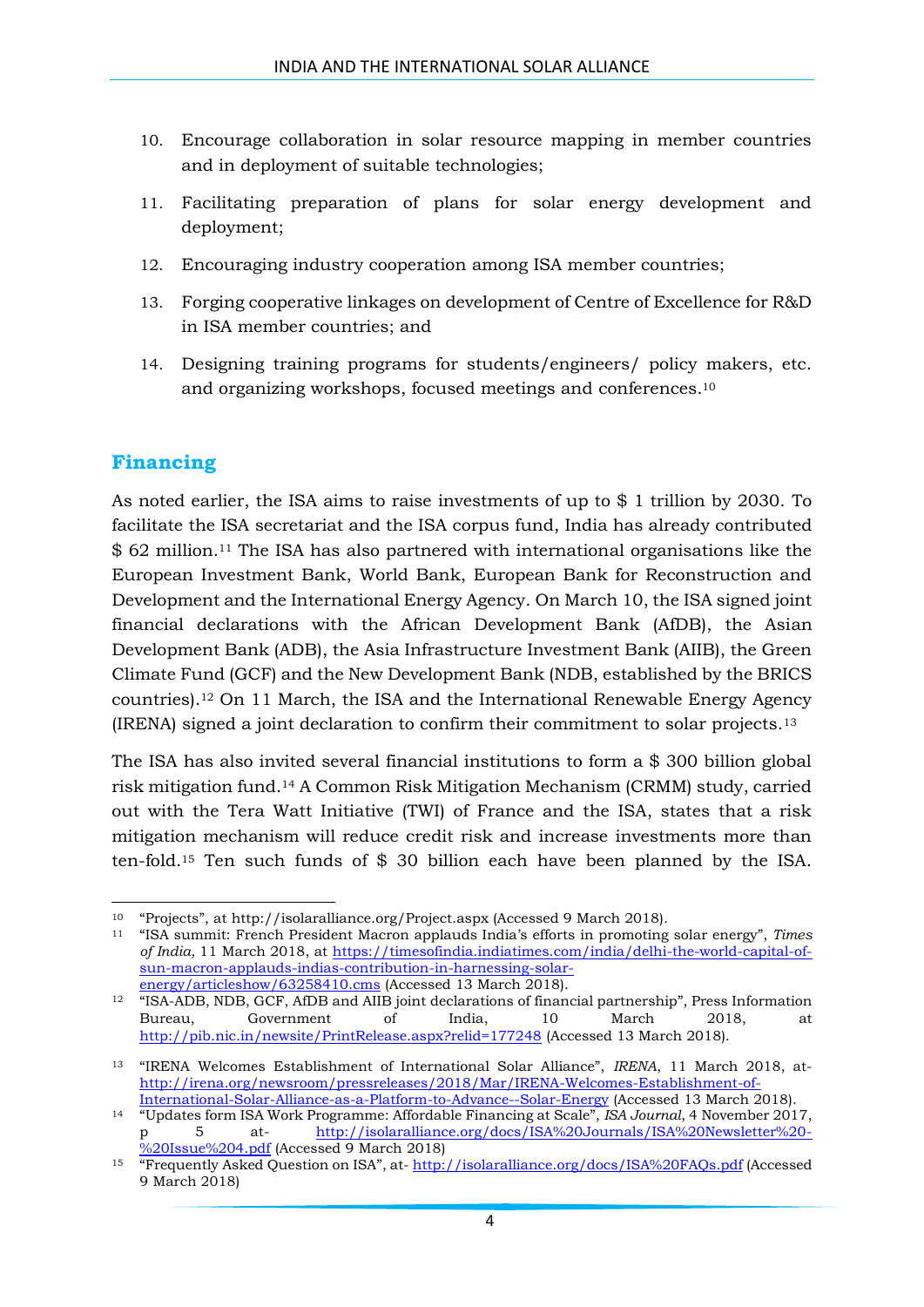According to the ISA, the Indian solar industry's risk mitigation and credit enhancement mechanism that has been developed by the Indian Renewable Energy Development Agency (IREDA) can be used as a model for adaptation by other ISA member countries.<sup>16</sup>

#### **The trouble with tariff**

One of the foremost objectives of the ISA has been to undertake joint efforts to reduce the cost of finance and technology, besides mobilising more than \$ 1 trillion worth of investments needed by 2030 for the deployment of solar energy. While the cost of solar installations has been decreasing worldwide, it still remains high in many of the ISA countries. Most African countries also have a high most favoured nation (MFN) tariffs for photo voltaic (PV) cells, modules and semi-conductor devices. This is exacerbated by their lack of manufacturing capacities and high tariffs. The Pacific island countries have the highest MFN applied rates for solar products, with some going as high as 30-40 per cent.<sup>17</sup> Hence, to further the spread of technology related to solar energy, reducing high tariff barriers is essential as such duties are detrimental to cost-effective solar deployment.

#### **Cooperation in energy storage technology**

Energy storage technologies have the potential to change the face of RE. Non-fuel minerals like cobalt are essential to energy storage technologies. Sixty per cent of global cobalt reserves are located in the Democratic Republic of Congo, which is a signatory to the ISA.<sup>18</sup> Chile, another signatory, is part of the 'lithium triangle' of countries that contain approximately 54 per cent of the world's lithium reserves.<sup>19</sup> Although Chile and Congo have yet to ratify the ISA agreement, cooperation with these mineral rich countries within the ISA can unlock large gains for solar energy.

**<sup>.</sup>** <sup>16</sup> Ibid.

<sup>17</sup> Rahul Mazumdar, "Trade: A Dark Spot in the Solar World", *The Hindu Business Line*, 8 March 2018, at [https://www.thehindubusinessline.com/opinion/trade-a-dark-spot-in-the-solar](https://www.thehindubusinessline.com/opinion/trade-a-dark-spot-in-the-solar-world/article22985420.ece)[world/article22985420.ece](https://www.thehindubusinessline.com/opinion/trade-a-dark-spot-in-the-solar-world/article22985420.ece) (Accessed 9 March 2018).

<sup>18</sup> Eshe Nelson, "The surprising ways to cash in on the electric-car boom", *Quartz*, 5 October 2017, at https://qz.com/1070609/beyond-tesla-the-surprising-investment-opportunities-created-byelectric-cars/ (Accessed 9 March 2018).

<sup>19</sup> "A battle for supremacy in the lithium triangle", *The Economist*, June 2017 at [https://www.economist.com/news/americas/21723451-three-south-american-countries-have](https://www.economist.com/news/americas/21723451-three-south-american-countries-have-much-worlds-lithium-they-take-very-different)[much-worlds-lithium-they-take-very-different](https://www.economist.com/news/americas/21723451-three-south-american-countries-have-much-worlds-lithium-they-take-very-different) (Accessed 9 March 2018).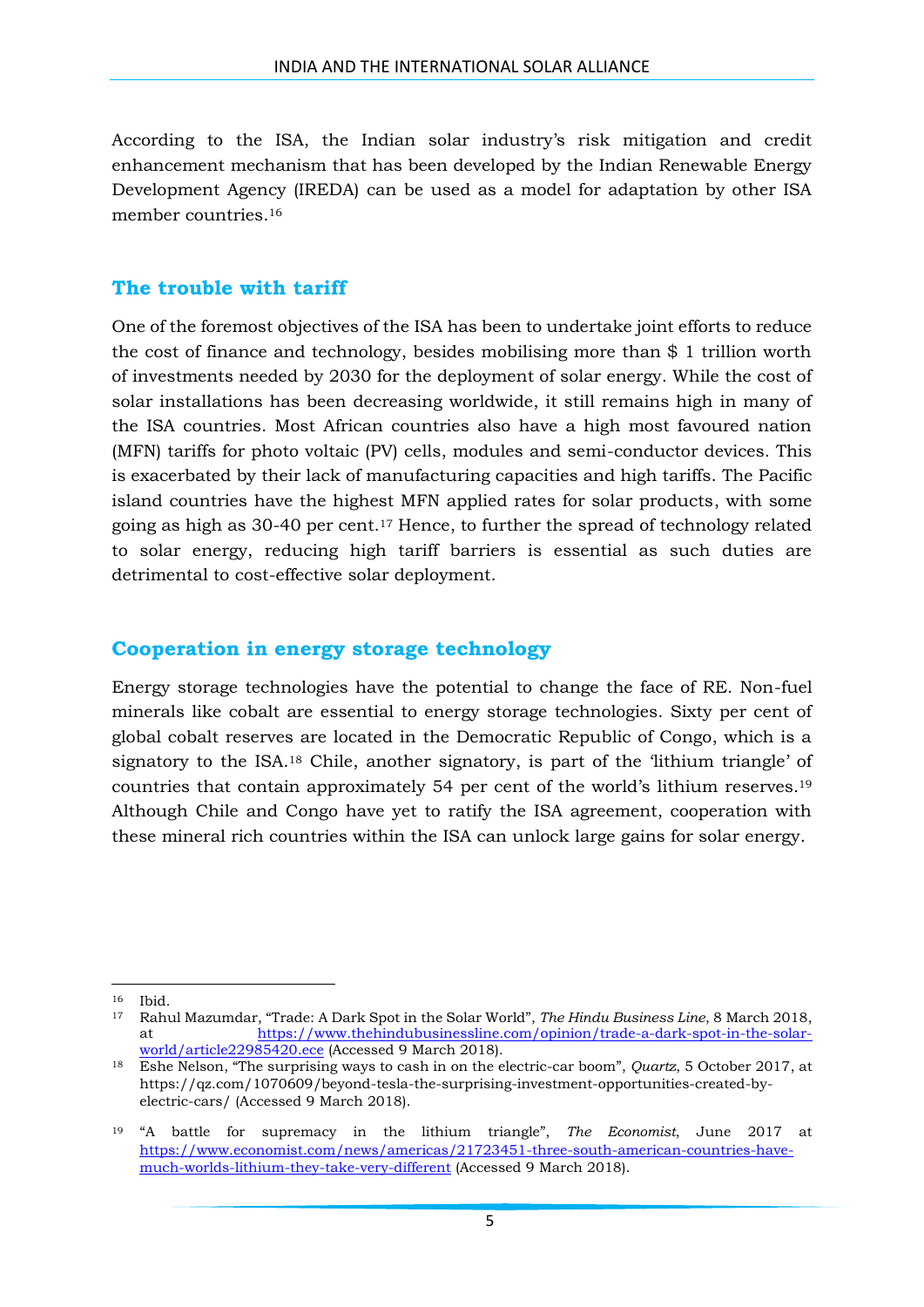#### **Conclusion**

At the Summit inauguration, Prime Minister Modi set out a ten-point action plan for the ISA. This action plan includes framing of regulation and standards, consultancy support for bankable solar projects, concessional and less risky finances, all aimed at increasing the share of electricity produced from solar energy in the overall energy mix. PM Modi also announced the creation of a solar technology mission for R&D and 500 training slots for member countries.<sup>20</sup> India also extended Line of Credit of up to \$1.4 billion for 27 projects in 15 countries at the summit, $21$  while France has committed to investing \$ 860 million by 2022 in solar energy in addition to the over \$ 369 million that it committed in 2015.<sup>22</sup> A day after the conference, President Macron and PM Modi flew to Mirzapur district in Uttar Pradesh to inaugurate a 75 MW solar power plant.

There is great optimism that the solar alliance would help in pushing 'power for all' into a more realistic realm. Furthermore, the ISA could be greatly beneficial in boosting technology transfer and emphasising the need for greater storage technologies. ISA member countries could also cooperate in developing an integrated electronic mobility ecosystem that is fueled by solar energy. India too would benefit immensely from the Alliance. Not only would it facilitate it in its endeavor to meet its commitments under the Paris Agreement, but would also allow it to take a leadership role in the developing world.

**<sup>.</sup>** <sup>20</sup> "International Solar Alliance Summit: PM Modi lays down 10-point action plan for clean energy", *The Indian Express*, 11 March 2018, at [http://indianexpress.com/article/india/international](http://indianexpress.com/article/india/international-solar-alliance-summit-pm-modi-lays-down-10-point-action-plan-for-clean-energy-5093843/)[solar-alliance-summit-pm-modi-lays-down-10-point-action-plan-for-clean-energy-5093843/](http://indianexpress.com/article/india/international-solar-alliance-summit-pm-modi-lays-down-10-point-action-plan-for-clean-energy-5093843/)

<sup>(</sup>Accessed 12 March 2018).<br>"India to help 15 <sup>21</sup> "India to help 15 nations tap sun", *The Pioneer*, 12 March 2018, at http://www.dailypioneer.com/todays-newspaper/india-to-help-15-nations-tap-sun.html (Accessed 12 March 2018).

<sup>22</sup> "ISA Summit: French President Macron applauds India's efforts in promoting solar energy".